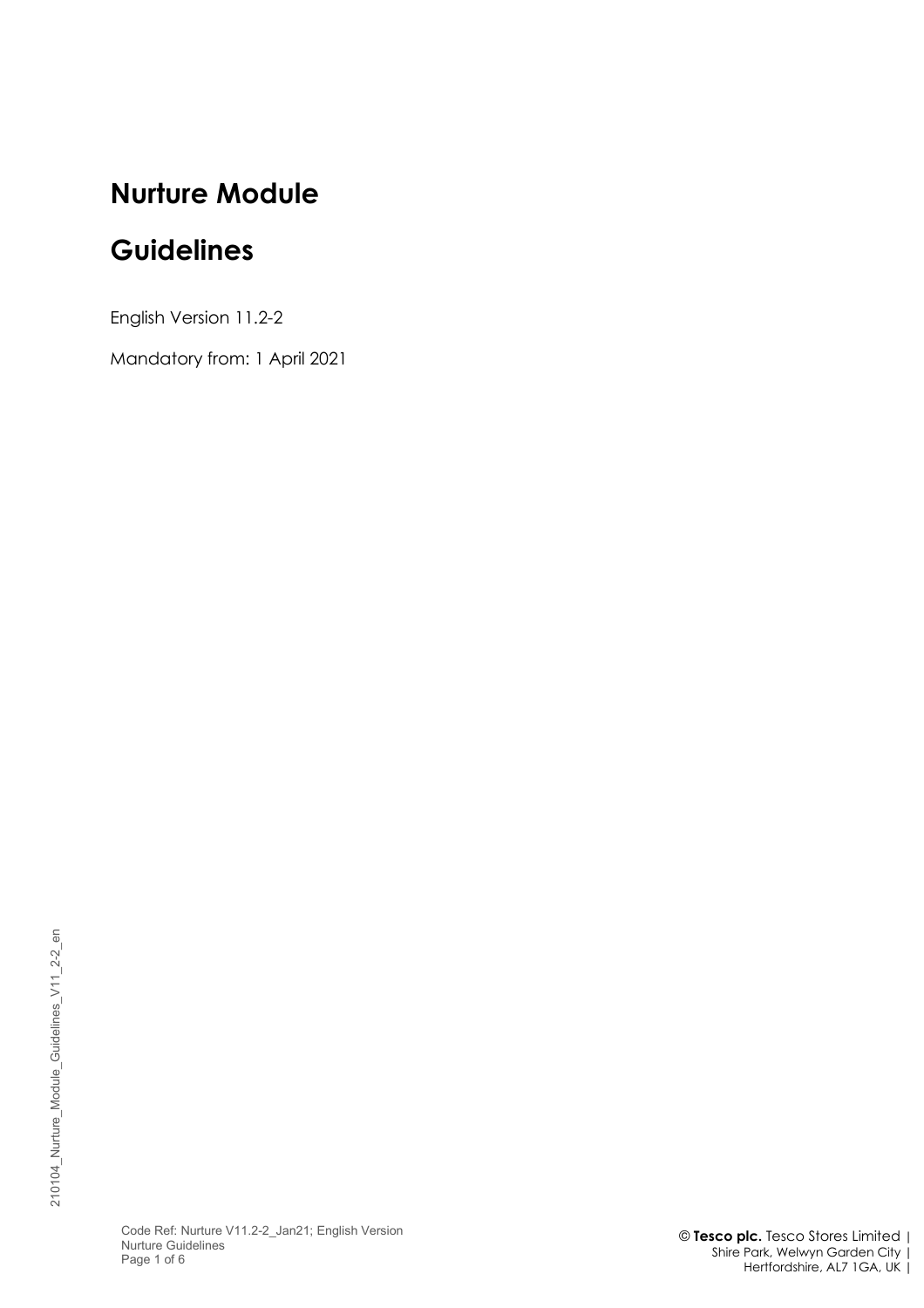## **TABLE OF CONTENTS**

| 4. IMPLEMENTATION OF EARNED RECOGNITION PROGRAMME 5 |  |
|-----------------------------------------------------|--|
|                                                     |  |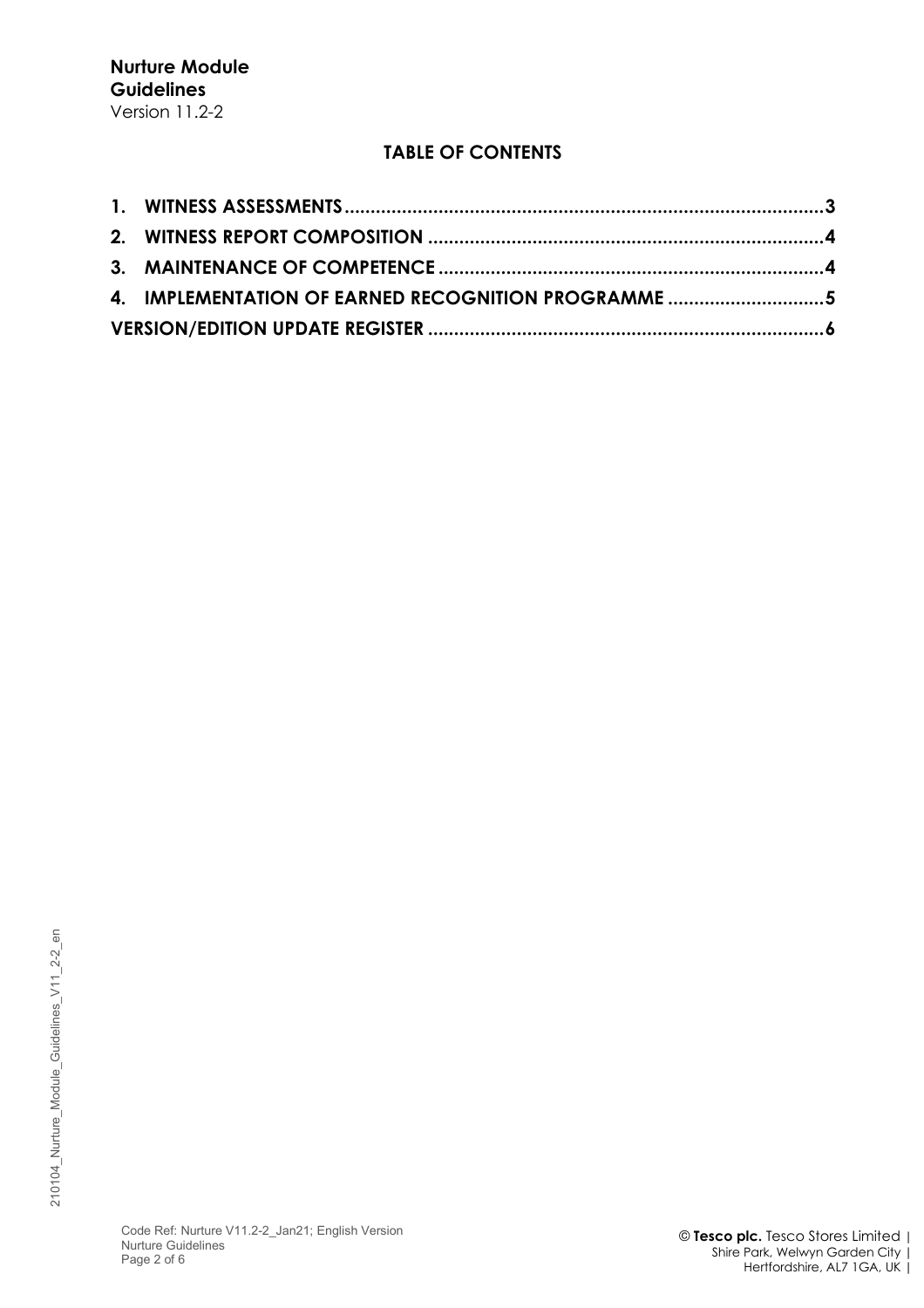## **Nurture Module Guidelines**

Version 11.2-2

The following guidelines address specific topics for the implementation of the Nurture Module and shall be viewed as annexes to "Nurture Scheme Rules" version 11.2-2 and "Nurture Certification Body and Integrity Programme Rules" version 11.2-2.

### <span id="page-2-0"></span>**1. WITNESS ASSESSMENTS**

- a) According to Nurture Module certification body and integrity programme rules 3.2.3.1 f) and 3.2.3.2 b), Nurture Module approved assessors need to complete an initial witness assessment as well as yearly witness assessments with the Nurture Module in-house trainer (IHT) or another Nurture Module approved assessor who has completed at least 10 Nurture Module assessments/assessment days in the previous 12 months. This is necessary to ensure calibration and consistency across all Nurture Module certificates. Since the update of the Nurture rules to version 11.2, most of the issues and questions regarding the yearly and initial witness of Nurture Module assessors have been addressed. The following is a summary of how the requirements for the initial and yearly witness assessment shall be interpreted.
- b) Inspector witness: Witness during an inspection of an Option 1 producer without QMS or an Option 2 producer group member by the Nurture Module IHT or another Nurture Module assessor who has completed at least 10 Nurture Module inspections or 10 days of Nurture Module inspections in the previous 12 months. The 12-month timeframe is counted to the date prior to the day of the witness inspection and does not refer to a calendar year.
- c) Auditor witness:
	- (i) Witness during an inspection of an Option 1 producer without QMS or an Option 2 producer group member by the Nurture Module IHT or another Nurture Module assessor who has completed at least 10 Nurture Module inspections or 10 days of Nurture Module inspections in the previous 12 months. The 12-month timeframe is counted to the date prior to the day of the witness inspection and does not refer to a calendar year.

#### **AND**

- (ii) Witness during an audit of an Option 1 producer with QMS or an Option 2 producer group QMS by the Nurture Module IHT or another Nurture Module auditor who has completed at least 10 Nurture Module and/or GLOBALG.A.P. QMS audits or 10 days of Nurture Module and/or GLOBALG.A.P. audits in the previous 12 months. The 12-month timeframe is counted to the date prior to the day of the witness audit and does not refer to a calendar year.
- d) Nurture Module certifiers (not active Nurture Module auditors, who complete only report reviews and take certification decisions) do not need to complete a yearly witness. However, they need the initial witness prior to sign-off. In case a Nurture Module certifier changes to an active Nurture Module auditor, this exception is waived.
- e) Witness assessments can be done during initial, recertification, or surveillance assessments.
- f) Nurture Module IHTs do not need the yearly witness assessment, as their role should be to organize, train, and witness the other Nurture assessors of the certification body (CB).

 $\overline{e}$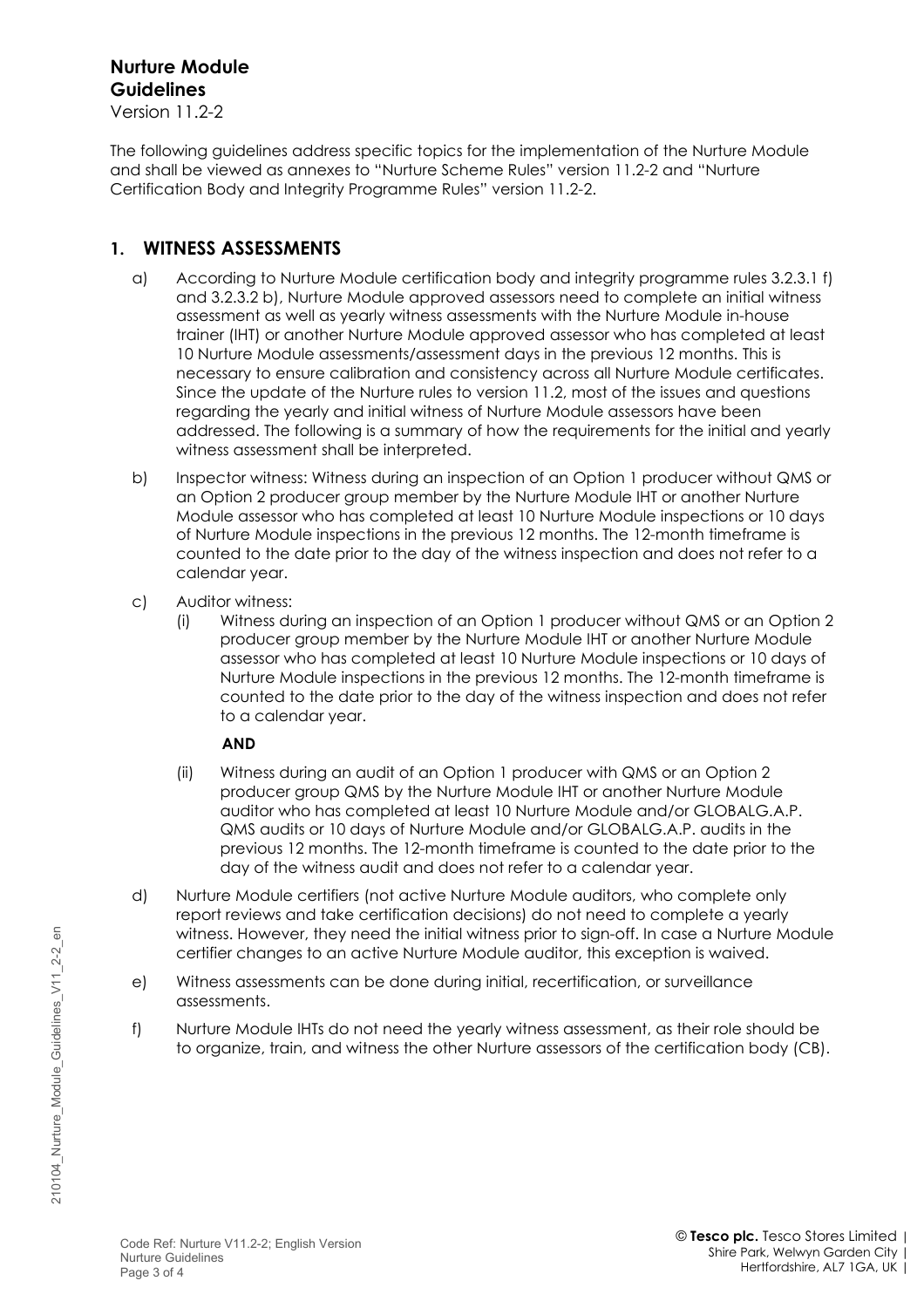Version 11.2-2

#### <span id="page-3-0"></span>**2. WITNESS REPORT COMPOSITION**

- a) The witness report for the initial witness assessment shall be sent to GLOBALG.A.P. for review and validation. The witness reports from the following years shall be kept at the CB's office and shall be available for review on request but do not have to be sent to GLOBALG.A.P. Generally, CBs shall follow the guidelines from their quality manuals on the contents of the witness reports. However, due to the specific requirements of the Nurture Module, the reports for the Nurture Module witness assessment shall include at least the following information:
	- (i) Name of assessor who is performing the witness and name of assessor being witnessed
	- (ii) Producer/Producer group name and GGN
	- (iii) Date, place
	- (iv) Scope of assessment:
	- Option 1 with or without QMS, Option 2 with QMS, or Option 2 producer group member
	- Product (according to GLOBALG.A.P. product list)
	- (v) Assessor's performance against the Integrated Farm Assurance (IFA) standard part of the assessment
	- (vi) Assessor's performance against the Nurture Module part of the assessment
	- (vii) Signatures of the assessor who is performing the witness and the assessor being witnessed
- b) CBs can continue to use their own evaluation forms but shall adjust them, if necessary, to include the above-mentioned requirements.

#### <span id="page-3-1"></span>**3. MAINTENANCE OF COMPETENCE**

- a) To maintain their Nurture Module qualification, all Nurture Module assessors shall complete a minimum number of Nurture Module assessments each year. Please see Nurture Module certification body rules 3.2.3.2 e). This is to ensure that all Nurture Module assessors are well-acquainted with the Module and its specific requirements. The following rules describe how the rule will be implemented and enforced:
- b) The minimum number of assessments shall be completed for each calendar year: 1 January to 31 December. The first year where this will be evaluated will be 2018. Some exceptions apply:
	- (i) Assessors that have been approved for the Nurture Module between 1 January and 30 June shall comply with the requirements of Nurture Module certification body rules 3.2.3.2 e) during the current year.
	- (ii) Assessors that have been approved for the Nurture Module between 1 July and 31 December shall comply with the requirements of Nurture Module certification body rules 3.2.3.2 e) from the following year on.
	- (iii) The date of approval is the date recorded in the GLOBALG.A.P. database and is usually the day of the initial witness sign-off.

 $\epsilon$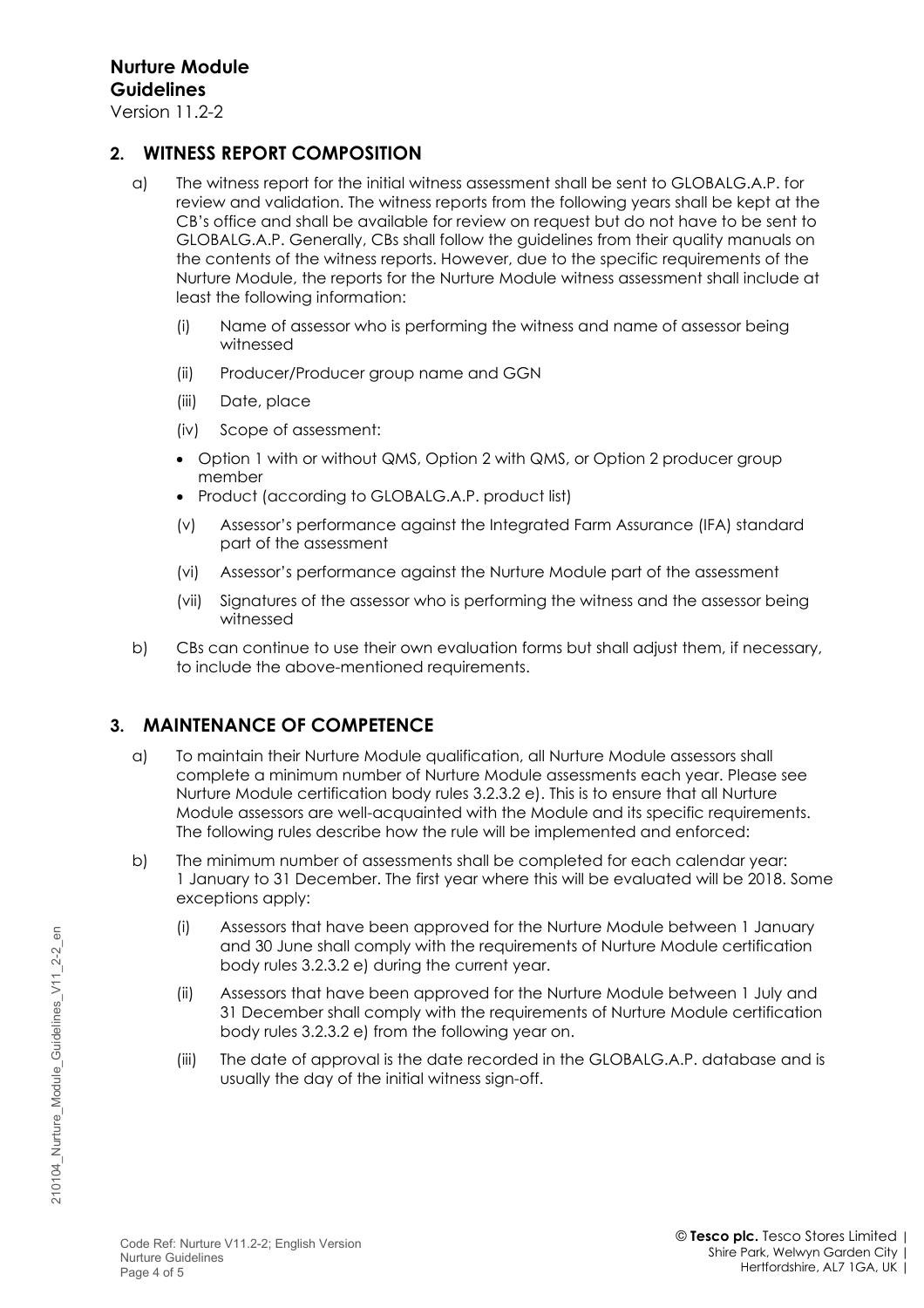## **Nurture Module Guidelines**

Version 11.2-2

- c) In January of each following year, GLOBALG.A.P. shall collect the statistics on the number of assessments completed for each Nurture Module assessor. CBs can expect to be contacted by GLOBALG.A.P. with requests for additional information or to provide justifications. If your CB is not contacted by early June, you can assume that no problems with the maintenance of competence of your assessors have been discovered.
- d) The maintenance of competence shall be reviewed according to the Nurture Module certification body rules version 11.2-2.
- e) Initial, recertification and surveillance assessments are accepted toward the minimum of 10 assessments. Inspecting Option 2 producer group members and being witnessed are also accepted. Some of this information is recorded only in the Nurture Module checklist, therefore GLOBALG.A.P. may contact you for your detailed records. Please do not send any information without a request by GLOBALG.A.P. You may be required to use specific templates provided by GLOBALG.A.P. for these records.
- f) Nurture Module IHTs do not need to meet the minimum number of yearly assessments, as their role should be to organize, train, and witness the other Nurture Module assessors of the CB.

#### <span id="page-4-0"></span>**4. IMPLEMENTATION OF EARNED RECOGNITION PROGRAMME**

- a) The programme adopts a more risk-based approach to the yearly witness for Nurture Module assessors, while simultaneously rewarding above-average CB performance.
- b) CBs with a very high key performance indicator (KPI) are considered low risk and will be allowed to witness their Nurture Module assessors every second year instead of the current requirement of Nurture Module certification body rules 3.2.3.2 a) (v), which is once every year.
- c) Tesco has set the necessary KPI to participate in the programme to 4.15. Once a CB achieves a final KPI score of 4.15 or above, GLOBALG.A.P. will inform the CB that it can make use of the Earned Recognition Programme. As long as the CB maintains a KPI score of 4.15 or higher, it can continue to plan the witness assessments for once every 2 years. If the KPI score drops below 4.15, GLOBALG.A.P. will inform the CB that it is now excluded from the Earned Recognition Programme, and the CB will need to plan witness assessments as normal. Tesco and GLOBALG.A.P. reserve the right to remove a CB from the Earned Recognition Programme at any time, even if the KPI score has not yet declined. Tesco may consider raising the Earned Recognition Programme minimum score at a later point.